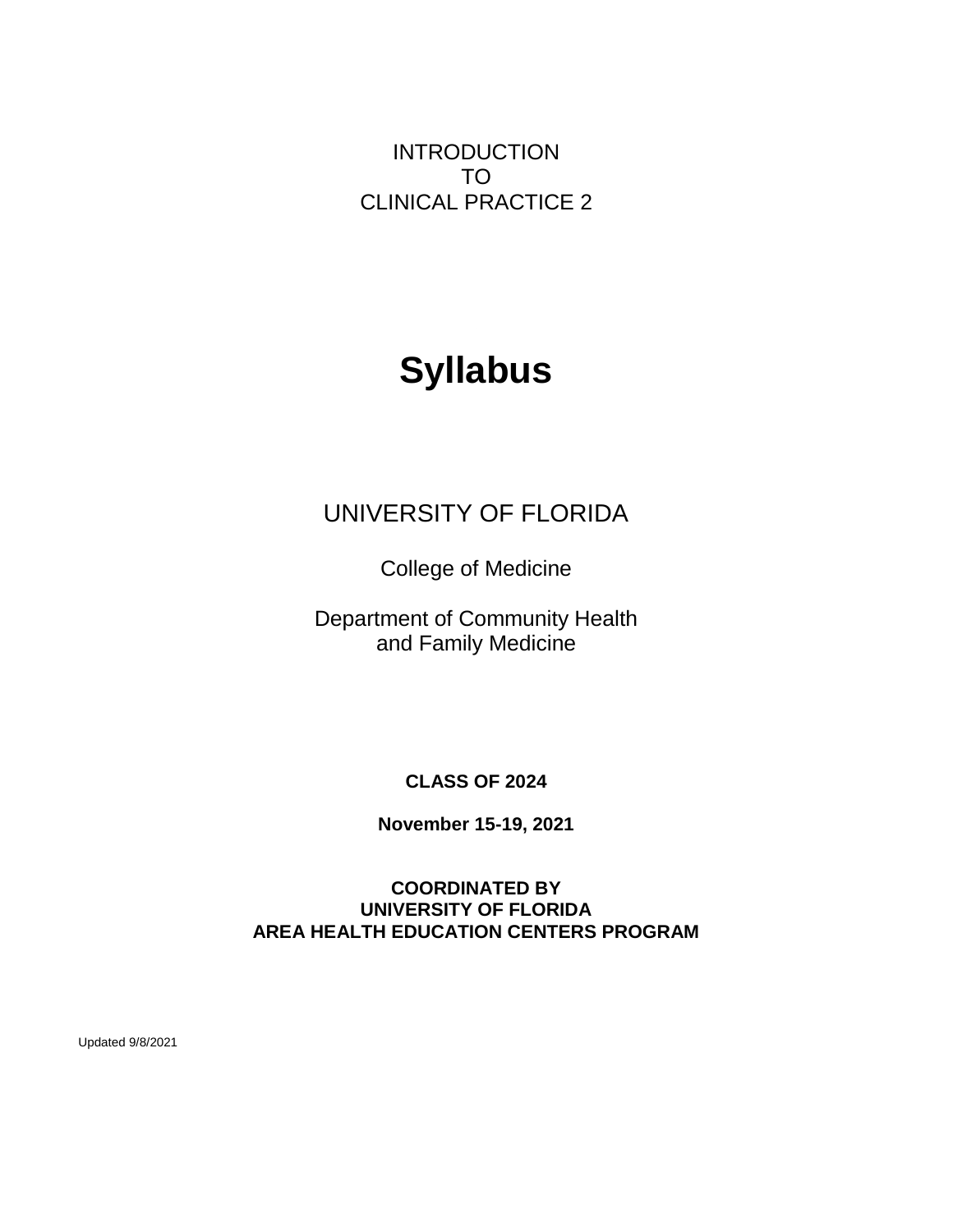# **Course Guide Table of Contents**

| $\mathbf{I}$ .  |                                                             |                                                |                           |  |  |
|-----------------|-------------------------------------------------------------|------------------------------------------------|---------------------------|--|--|
|                 | А.                                                          |                                                | 3                         |  |  |
|                 | B.                                                          |                                                | 3                         |  |  |
|                 | C.                                                          |                                                | 3                         |  |  |
|                 | D.                                                          |                                                | 3                         |  |  |
|                 | E.                                                          |                                                | $\overline{4}$            |  |  |
|                 | F.                                                          |                                                | 4                         |  |  |
|                 | G.                                                          | 2.                                             | 5<br>5<br>5<br>$\,6$<br>6 |  |  |
|                 | Η.                                                          | EVALUATION OF STUDENT PROGRESS AND PERFORMANCE | $\overline{7}$            |  |  |
|                 | T.                                                          |                                                | $\overline{7}$            |  |  |
|                 | J.                                                          |                                                | 9                         |  |  |
| $\mathbf{II}$ . |                                                             |                                                | 11                        |  |  |
|                 |                                                             |                                                | 11                        |  |  |
| III.            | 12                                                          |                                                |                           |  |  |
| IV.             | ATTENDANCE POLICY FOR REQUIRED EDUCATIONAL ACTIVITIES<br>12 |                                                |                           |  |  |
| V.              | 14                                                          |                                                |                           |  |  |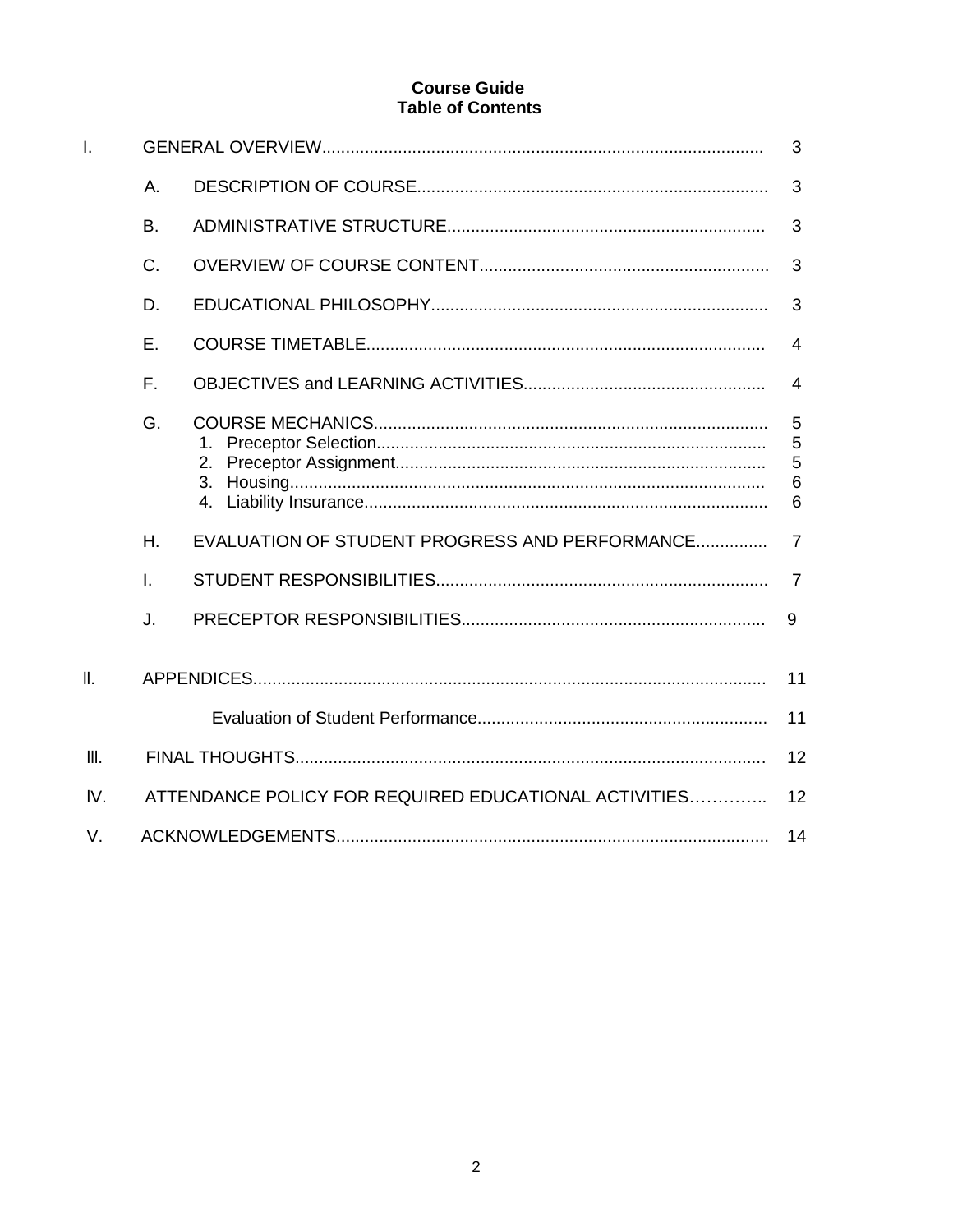#### **I. GENERAL OVERVIEW**

# *9B***A. DESCRIPTION OF COURSE**

Introduction to Clinical Practice 2 is a one week clinical immersion course that takes place during the winter semester of the second year. As part of the integrated curriculum, this course is designed to give students the opportunity to further develop the clinical skills they are learning. This course is a joint effort between the University of Florida Area Health Education Center (AHEC) and the College of Medicine. The primary learning activity of the preceptorship is the students clinical experience working directly with a primary care physician or specialist.

# **1B.** ADMINISTRATIVE STRUCTURE

| <b>Course Director:</b>    | Diane Howell, MD<br>Course Director, ICP<br><b>Assistant Professor</b><br>diane.howell@peds.ufl.edu                                                  | Office: (352) 273-8580                        |
|----------------------------|------------------------------------------------------------------------------------------------------------------------------------------------------|-----------------------------------------------|
| <b>Course Coordinator:</b> | Kathleen Freeman<br>Office of Medical Education<br>Harrell Medical Education Bldg, 445<br>Gainesville, FL 32610-3588<br>preceptorship@health.ufl.edu | Office: (352) 273-8580<br>Fax: (352) 273-7899 |

 **Teaching Faculty:** Over 120 physicians act as preceptors for this course. Most preceptors are part of the STH-UF and STH-Jax sites., Some additional preceptors are located in the Gainesville community and the student's home towns.

# *C.* OVERVIEW OF COURSE CONTENT

Students will spend one week working with a primary care physician or specialist. The daily activities of each student will be determined by the specialty and scope of practice of the preceptor, and will be somewhat variable. Students are expected to participate in all aspects of the preceptor's practice, including clinic and hospital duties, hospital conferences, medically related presentations, home visits, procedures etc.

# *13B***D. EDUCATIONAL PHILOSOPHY**

"Introduction to Clinical Practice," an innovative course added to the curriculum in 1992, was spawned from comments of many students who desired earlier clinical exposure in order to balance and enhance the basic science curriculum. The course has been very successful by exposing students to strong physician role models demonstrating the relevance of basic science to the clinical practice of medicine, and providing a glimpse of the contemporary practice of medicine in community and academic settings.

The foremost educational goal of the College of Medicine is to provide each student with a general professional education. This course plays an important part in helping students reach this goal by providing an in-depth immersion experience. During Introduction to Clinical Practice 2, the students will have numerous opportunities to practice history-taking skills, perform physical exams, present patients and develop differential diagnoses.

By exposing students to strong physician role models early in their education, we believe that they will be better focused and more highly motivated to become caring, competent physicians in whatever area of medicine they choose.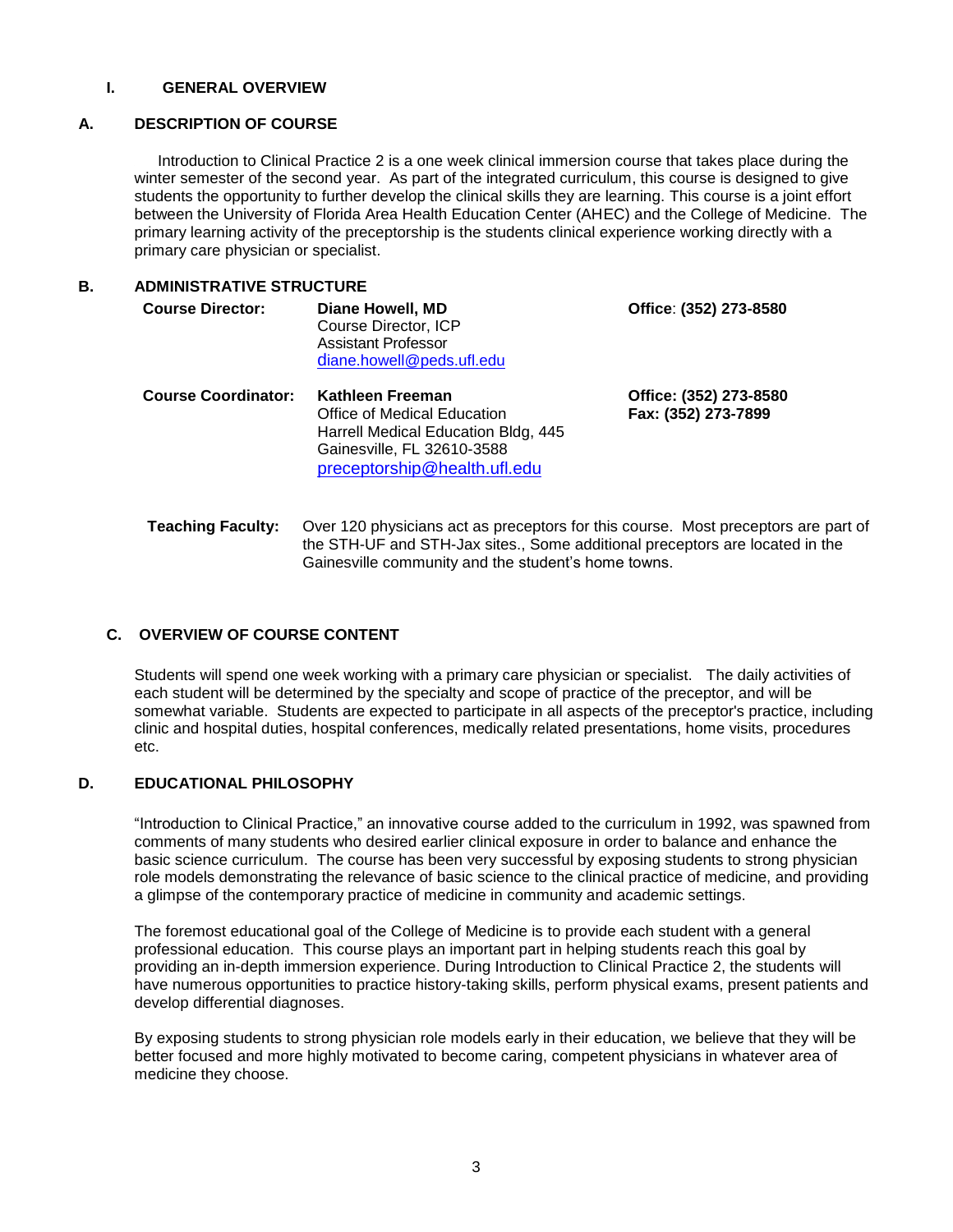# *14B***E. COURSE TIMETABLE**

| <b>CLERKSHIP</b>      | November 15-29, 2021                                                                                                                                                                                   |  |  |  |
|-----------------------|--------------------------------------------------------------------------------------------------------------------------------------------------------------------------------------------------------|--|--|--|
| Day 1                 | Communicate / Remind Attending of learning objectives. Establish<br>expectations for hours of work, dress code and other logistics. Begin<br>Preceptorship experience                                  |  |  |  |
| Days 2 - 4            | Continue preceptorship experience. Identify a patient case you would like<br>to write up as a SOAP Note, H&P or Case Report.                                                                           |  |  |  |
| <b>Final Day</b>      | Continue preceptorship experience. Review final evaluation with student.<br>Students complete Course evaluation. Students are to have turned in 1<br>SOAP note (or Full H&P) or Case Report to CANVAS. |  |  |  |
| <b>POST CLERKSHIP</b> | Final evaluation of student and Patient Write-Up filed within two weeks<br>of clerkship's last day. These are due Nov 28th by 11:59 PM.                                                                |  |  |  |

# **F. OBJECTIVES and LEARNING ACTIVITIES**

#### *30B* **Course Goal**

The primary goal of the course is to provide an early clinical experience in medical school, which will allow students to experience general practice in a community setting with a strong primary care role model, or specialty care experience in either the community or tertiary care setting. In either setting, students will be able to practice their recently acquired interviewing and physical exam skills and learn to function in their role as medical professionals.

#### **Course Objectives**

This course will provide an opportunity for students to develop the following competencies:

#### **Core Disciplines - Competencies unique to the course**

#### **Competency: Patient Care**

|                    | <b>Objective 1A:</b> Students will demonstrate the ability to obtain a focused history and perform                                                                                                                                                                   |
|--------------------|----------------------------------------------------------------------------------------------------------------------------------------------------------------------------------------------------------------------------------------------------------------------|
|                    | physical exams.                                                                                                                                                                                                                                                      |
| <b>Activities:</b> | Practice in the preceptorship setting.                                                                                                                                                                                                                               |
| Evaluation:        | By listening to students' presentations of patient histories, preceptors will directly<br>assess each student's competency in history taking. Preceptors should also<br>directly observe each student's history taking ability and physical exams at least<br>twice. |

- **Objective 1B:** Students will become engaged in all aspects of their preceptors practice and take advantage of opportunities to participate in all aspects of community life. **Activities:** Participation during the preceptorship.<br>**Evaluation:** By direct observation of student involve
- By direct observation of student involvement, preceptors will assess each student's achievement of this objective.

**Competency: Interpersonal & Communications Skills**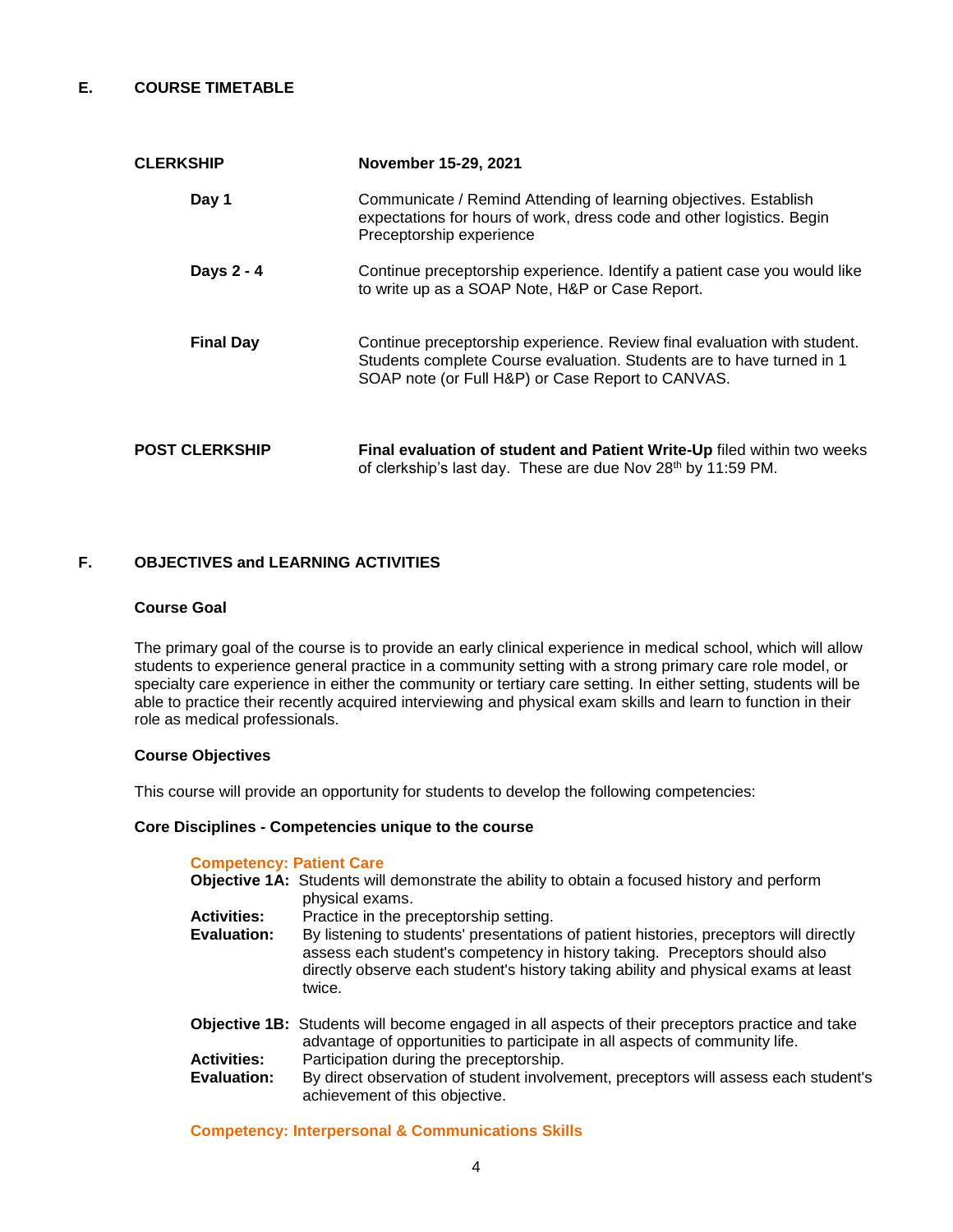**Objective 1C:** Students will practice patient presentations.<br>Activities: Participation during the preceptorship.

Activities: Participation during the preceptorship.<br>Evaluation: By direct observation of student involve

By direct observation of student involvement, preceptors will assess each student's achievement of this objective.

# **Competency: Medical Knowledge**

**Objective 1D**: Students will begin to develop differential diagnosis skills

- **Activities:** Participation during the preceptorship.
- **Evaluation:** By direct observation of student involvement, preceptors will assess each student's achievement of this objective.

# **Human relationships and communication**

- **Objective 2**: Students will demonstrate knowledge about psychological, social, and economic factors and cultural diversity as they pertain to health care, and demonstrate evidence of inquiry into familial and other support systems. **Activities:** Practice and instruction obtained during the preceptorship
- **Evaluation:** By direct observation and by listening to students' presentations of patient histories, preceptors will directly assess each student's knowledge of psychological, social and economic factors and their ability to inquire about them when pertinent.

# **Competency: Communication & Interpersonal Skills**

- **Objective 3:** Students will effectively engage the patient and family in verbal communication.
- **Activities:** Practice obtained during the preceptorship.
- **Evaluation:** By listening to students' presentations of patient histories and evaluation the quality and accuracy of information, preceptors will be able to indirectly assess each student's ability to engage in effective verbal communication. Preceptors will also directly observe each student communicating with patients during the preceptorship.

# **Professional behavior**

#### **Competency: Professionalism**

**Objective 4:** Students will demonstrate respect for patients, families, and members of the health care team; be truthful and honest with colleagues; communicate an attitude of empathy and caring; place patient's well-being over self-interest (altruism) and be dedicated to patient care; show ability to resolve conflicts between personal moral convictions and patient's choices; preserve patient confidentiality; and show appropriate self-assessment and willingness to admit mistakes.  **Activities:** Practice during the preceptorship **Evaluation:** Via direct observation of each student's behavior during the preceptorship, preceptors will assess their achievement of this objective.

# *16B***G. COURSE MECHANICS**

# **1. Preceptor Selection**

Preceptors will be selected from primary care and specialties. Selections will be made by the course directors and all participants will receive training specific to the course objectives. Students who wish to return to their hometown may arrange their own preceptorship, subject to approval by the course director.

# **2. Preceptor Assignment**

A complete list of preceptors including location, specialty, and housing arrangements will be made available to the second year class prior to the course. A lottery will be utilized by all students to establish the choice sequence. Students will be matched based on their choice sequence. Preceptors must agree to accept the specific student assigned to them. If the preceptor rejects an assignment, alternate arrangements will be made for the student from a list of reserve preceptors.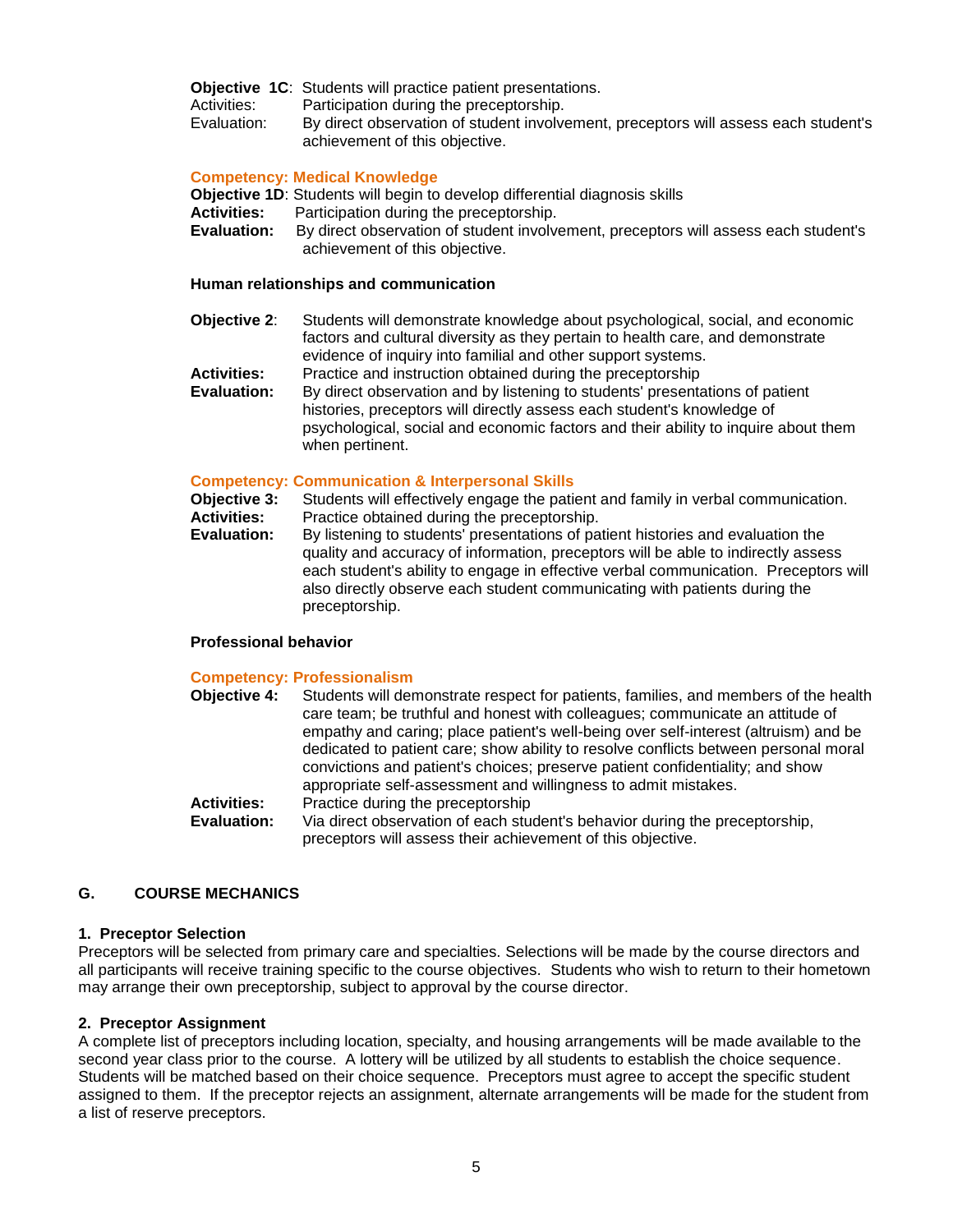# **3. Housing**

Students selecting to stay in the Gainesville area or within a 1 hour drive from Gainesville, or those selecting to do a home-based rotation will not be provided housing. The student will also have the option of arranging his/her own housing if desired. **No housing subsidy will be available if students arrange their own housing.**

# **4. Liability Insurance**

Students will be provided \$200,000 per occurrence protection by the University of Florida JHMHC Self Insurance Trust Fund. This is the usual coverage for any approved clinical educational experience. Preceptors should be aware that the student is an unlicensed individual, not authorized to practice medicine. Custom and usage have established that students do observe and "practice" under the supervision of fully licensed physicians, legally authorized to practice medicine. The ultimate responsibility for the medical activities of students always rests on the shoulders of the teacher-preceptor.

At the same time, it should be recognized that there is very little risk under the usual conditions of a teaching environment. To our knowledge, there are no cases in which a suit has been brought against a University of Florida medical student or against a precepting physician for the activities of a student/preceptor under his/her supervision on an outside rotation.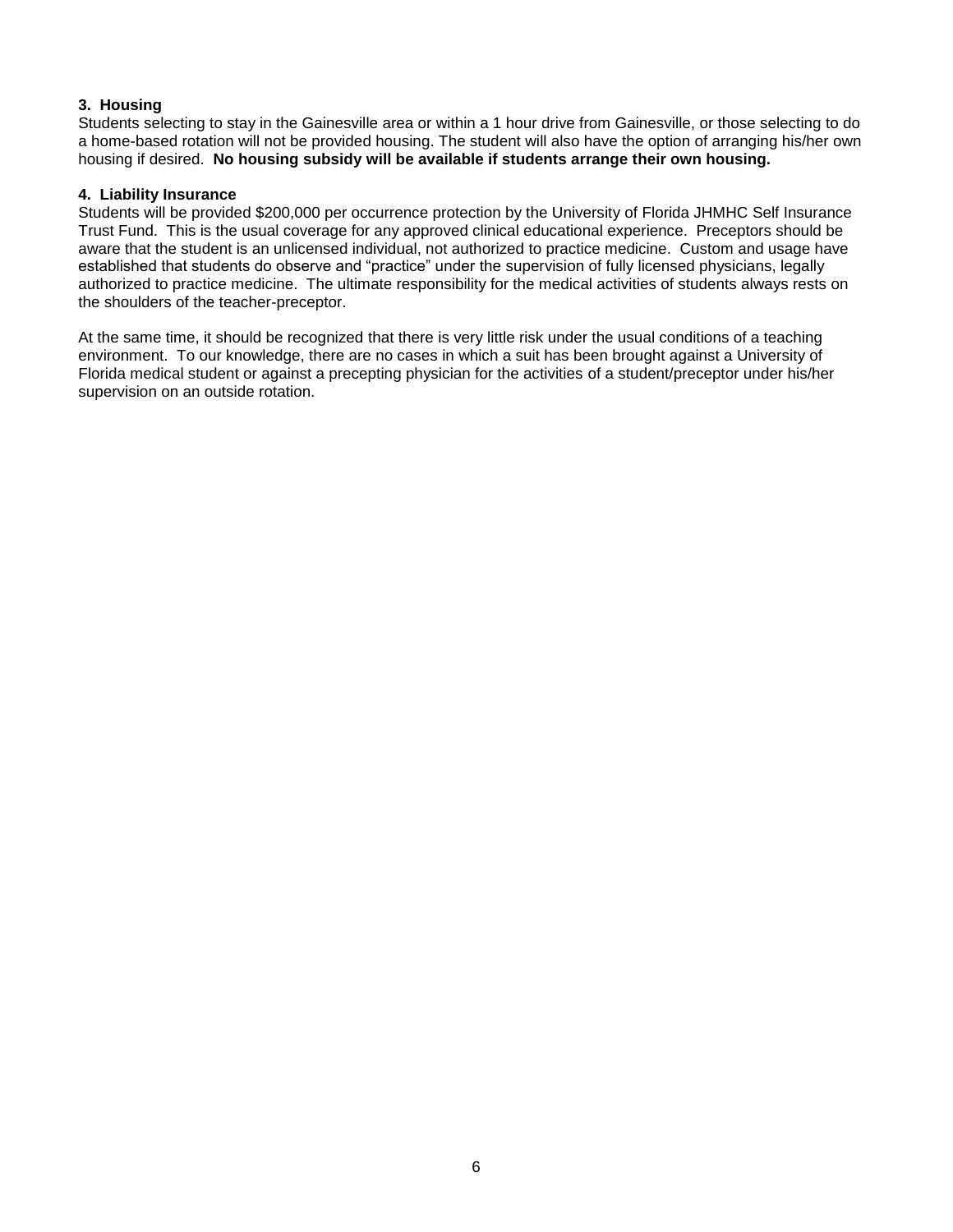# **H. EVALUATION OF STUDENT PROGRESS AND PERFORMANCE**

#### *17B***Formative Feedback**

Preceptors are encouraged to provide students with verbal, regular, informal feedback on their performance and suggestions for improvement. The course does not require the completion of any written formative feedback evaluation.

#### **Summative Feedback**

Preceptors are required to complete a written summative evaluation of the student at the end of the preceptorship.

#### **Student Grades**

Students will be graded on a pass-fail basis. Grades will be determined by:

- 1. The preceptor evaluation of student performance and competencies as follows: patient care, medical knowledge, professionalism, and interpersonal & communication skills.
- 2. Completion of all online course assignments:
	- course and preceptor evaluations
	- SOAP note or Full H&P or Case Report

# *19B***I. STUDENT RESPONSIBILITIES**

#### *20B***Establish a collegial relationship with your preceptor**

Students are asked to call or email their preceptors and introduce themselves prior to the Preceptorship experience. We hope that the Preceptorship will be a rewarding experience for both the preceptor and the student. The preceptor should be able to answer most questions that arise during the rotation.

#### **Complete the learning objectives of the course**

The basic responsibility for addressing course objectives rests with the student. The preceptor's role is to act as a resource and provide or suggest the appropriate patient care experiences in the preceptor's office, the hospital, nursing home, or other health care facilities in his/her community. We expect the student will ask the preceptor's advice and follow his/her directions on the optimal means for accumulating the necessary clinical and community experiences. It is most important to remember that we hold the student responsible for accomplishing the objectives and exercises. The preceptor's role is as a clinical teacher and supervisor.

#### **Learning Specialist**

Students who perform two standard deviations below the mean for the course overall are required to meet with the Learning Specialist Mr. Jim Gorske [\(jgorske@ufl.edu\)](mailto:jgorske@ufl.edu). Failure to meet with the Learning Specialist within two weeks of the end of the course will result in an appearance before the Academic Status [C](https://ufl.instructure.com/courses/340820/modules/items/6515989)ommittee.

#### **Integrate into the usual work pattern of the practice**

During the first day of the Preceptorship, the preceptor and the student should determine the program specifics (e.g., hours of hospital rounds, clinic hours, call responsibilities, dress code, etc.). We suggest that the student assume the preceptor's schedule unless it is extremely inconvenient or logistically impractical.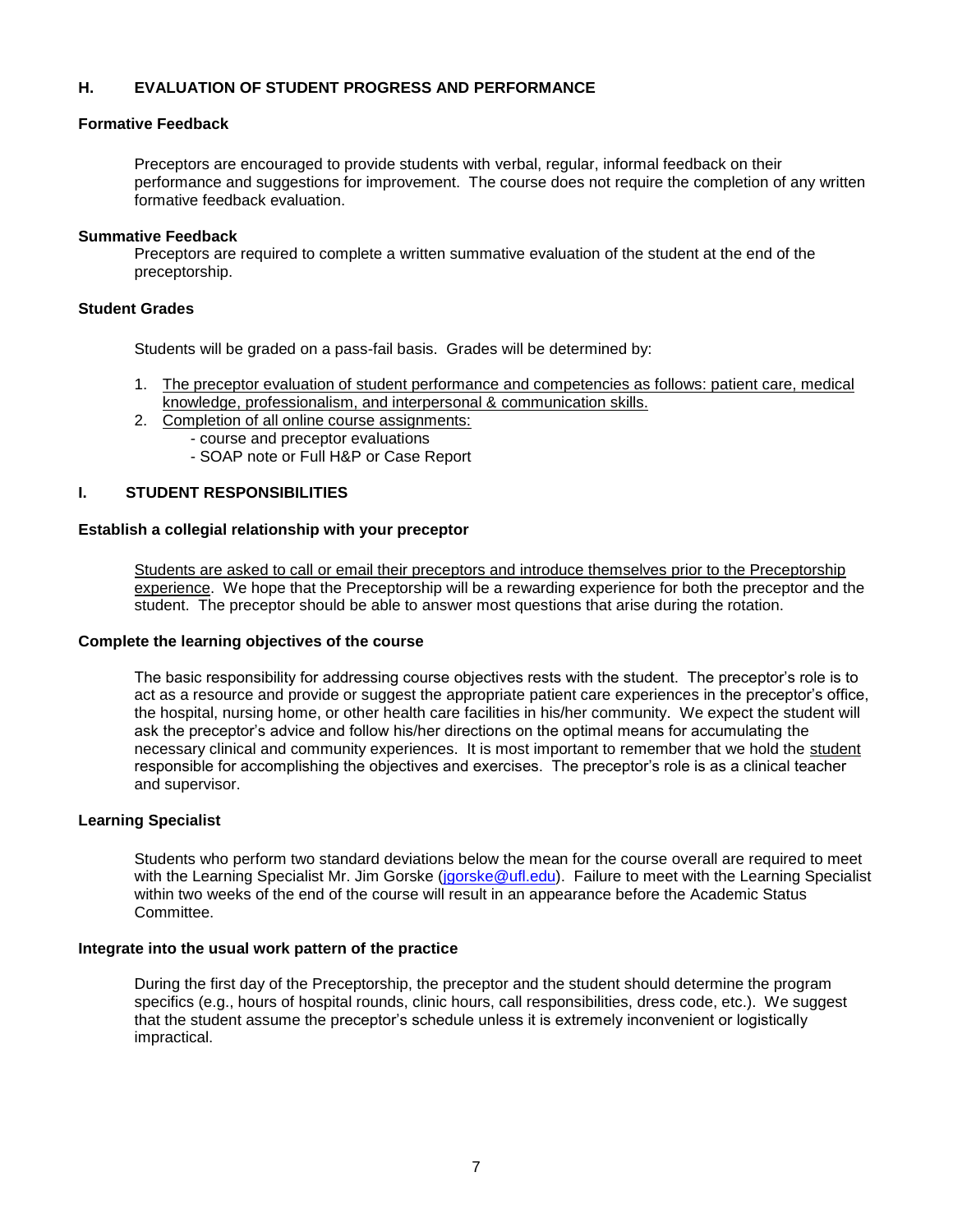#### **Provide a high level of patient care congruent with your level of training, and ask for the preceptor's supervision and consultation whenever necessary**

We expect students to ask for their preceptors' supervision and consultation as they participate in patient care activities. Because students are not licensed physicians, the preceptor must see every patient at some point during the office visit and countersign all prescriptions and medical record entries written by the student.

#### *25B***Practice safety in clinical environment**

Clinical experiences by their nature involve students in a variety of settings, locations and communities, as well as with a variety of patients/clients. Students are expected to exercise good judgment and reasonable caution in ensuring their own safety during clinical experiences (e.g., lock car doors, travel with classmates when possible, be aware of security services). Patient care areas may have the potential for exposure to hazardous substances such as radioactive materials. Students who require protection beyond those of all staff are to notify faculty prior to any clinical assignments. If at any time students believe the clinical setting is unsafe, students should take appropriate steps to protect themselves and their patients, including leaving the setting if necessary. Contact the course instructor or any college administrator immediately so that appropriate arrangements can be made.

#### *28B***Complete one SOAP note or full H&P or Case Report**

Students are asked to complete one SOAP note or Full H&P or Case Report to be turned into Canvas for review by the course director. Students are encouraged to review their note with their attending.

#### **Be a Good Representative of the College of Medicine**

**Please remember that you are a guest in the community where you complete your preceptorship. It is essential that you follow the guidelines for housing and the student-preceptor relationship described on the pages of this Handbook. AHEC Coordinators and the UF College of Medicine maintain strong, ongoing relationships with community preceptors. It is expected that you will work toward this goal as well.**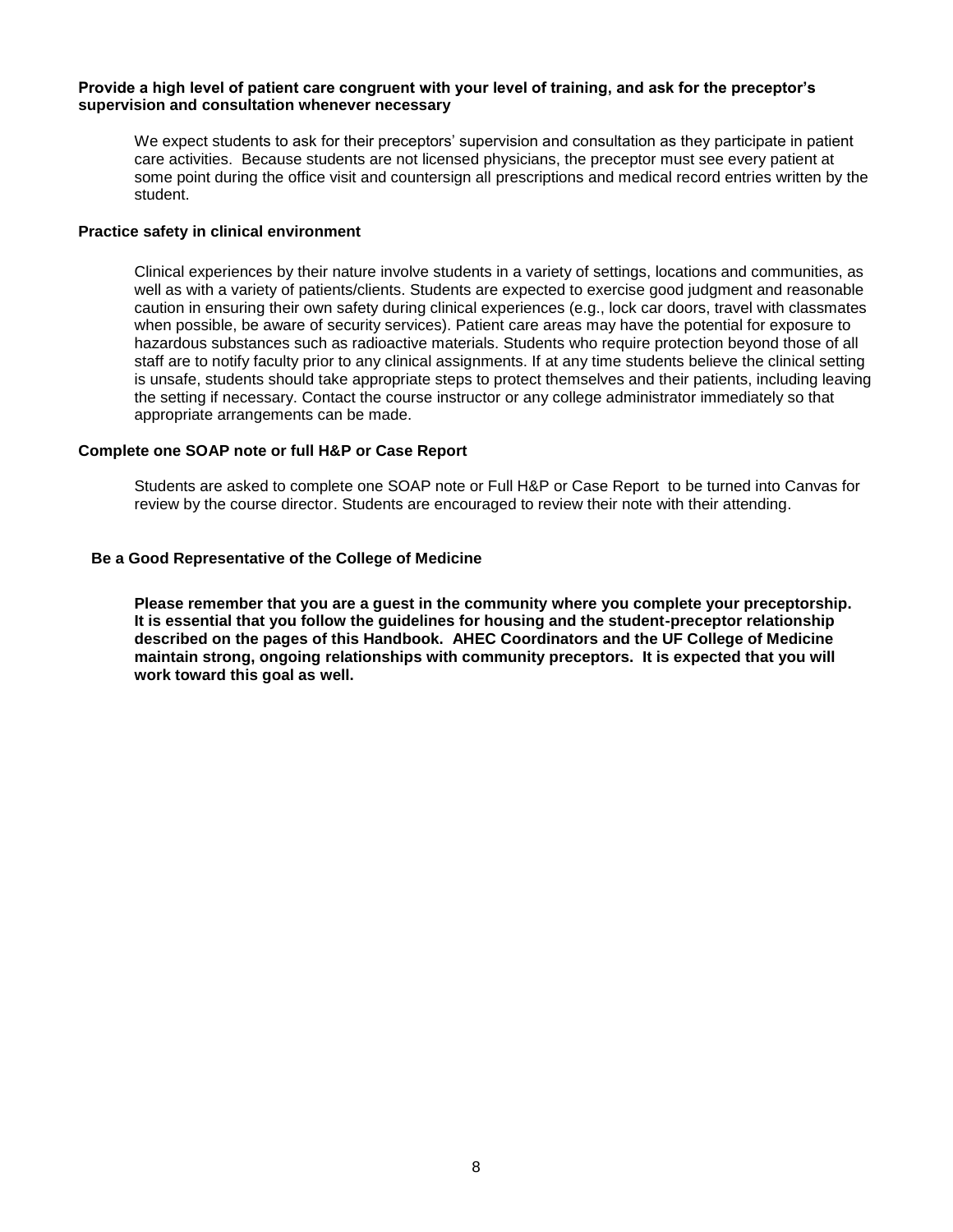#### **J. PRECEPTOR RESPONSIBILITIES**

#### **Allow your student to perform histories on their own.**

This is a course requirement that every student **must** meet. If you anticipate that it will be difficult for your student to perform independent histories, please notify Dr. Diane Howell right away (at one of numbers immediately below).

#### **Allow your student to perform Physical Exams on their own or supervised.**

Students have practiced exam skills with standardized patients and one of the course objectives is for students to further develop these skills during their preceptorship.

#### **Have students present patients to you and give feedback on the presentations**

This is the final preceptorship before clinical rotations and presentations are an essential skill to begin to develop.

#### **Help students develop a differential diagnosis for the cases you see.**

Again, this is the final preceptorship before clinical rotations and developing a differential diagnosis is an essential skill to begin to develop.

#### **Communicate freely with the preceptorship staff**

The Preceptorship staff welcomes contact concerning student progress and is available to offer general assistance or answer any questions you might have. We can be reached at **(352) 273-8580 or**  [preceptorship@health.ufl.edu.](mailto:preceptorship@health.ufl.edu) The course director, Dr. Diane Howell, can be emailed at [diane.howell@peds.ufl.edu.](mailto:diane.howell@peds.ufl.edu)

#### **Maintain a collegial relationship with the medical student**

The students are anticipating an enjoyable clinical educational experience in your practice. This will be enhanced when a collegial relationship can be established between you and your student. We connect students and preceptors/departments by email prior to the start of the week and encourage contact before the scheduled rotation time to encourage introductions and to arrange a meeting time and place for the first day.

#### **Provide opportunities for supervised clinical experience**

The Preceptorship is a clinical rotation and should include as much student-patient interaction as possible. Before beginning the Preceptorship, UF students have been taught how to obtain a focused history and how to perform portions of the physical exam. Each student has practiced these skills and received feedback on performance. However, as attendings, you will need to monitor each student's clinical skills and arrange patient care responsibilities at appropriate levels. We suggest that you observe the student with several patients to assure yourself that the student has acceptable skills before allowing him/her to see patients without your direct observation. A minimal expectation is that the preceptor allows students to conduct some patient interviews on their own. Because the student is not a licensed physician, you have the responsibility for countersigning every medical record entry and prescription written by the student. In addition, you should see the patient during some part of the medical visit. Many preceptors elect not to allow students at this level to make entries into the patient's permanent record, while others encourage it.

#### **Inform patients that they are being seen by a supervised University of Florida medical student**

Please take a minute to introduce the student to your patients and to establish an informed consent system that best meets the needs of the patient population, yourself, and the student. Patients are usually receptive when medical students contribute to their care.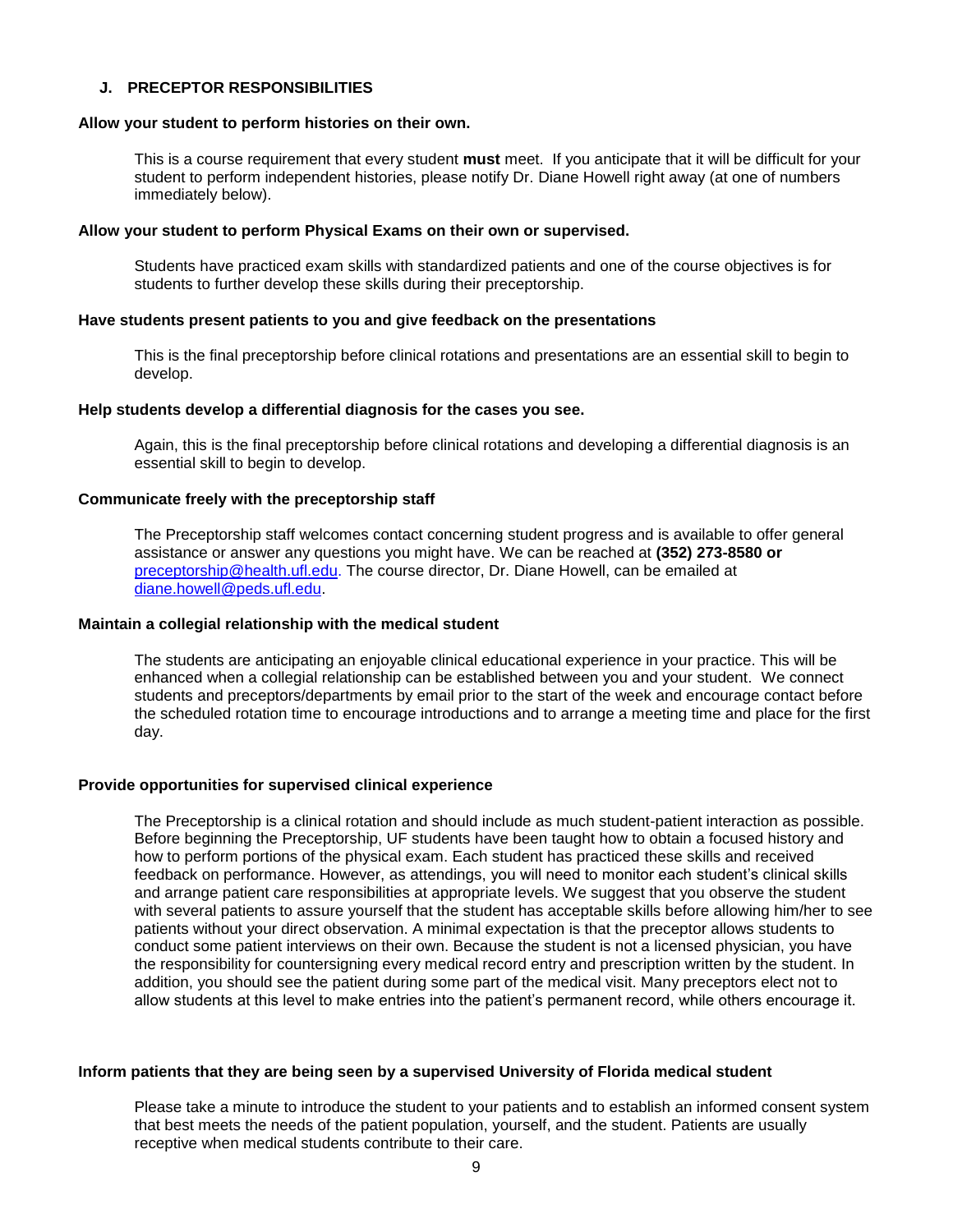#### **Provide an orientation to the community and life outside the clinic**

The preceptorship is intended to provide students with further training in the context of a community. In order to understand how a physician is responsible to a community, the student needs to make an effort to understand local health needs, the existing delivery system, the available resources, and your relationship with the community.

When convenient, please invite the student to share experiences that you would consider integral to the life of a physician in the community. These activities can include night calls, evening rounds, meetings at local clubs, school boards, CME activities, etc.

#### **Observe the student's performance**

There is no substitute for direct observation of students. You are able to provide much more meaningful feedback if it is coupled with knowledge gained from observation. It is difficult to take time to do this and you may not be able to do it often, but it is a critical element in the learning process. We suggest that you devise a mechanism in your schedule that allows you to directly observe the student performing a task at least once daily. At a minimum, direct observation should occur at least once during the week of the preceptorship.

#### **Provide the student with constructive feedback:** *U***the essential ingredient for learning**

People learn when they are told specific behaviors they have done that are "good" and behaviors that "need improvement." Feedback should be given as descriptions of specific behaviors with both positive and negative statements. Feedback needs to be given in a private setting, not in front of patients or staff. Ideally, feedback should be given within minutes of the observed behavior (e.g. "That was a very good history you just obtained." or "Be sure to always ask about non-prescription medications, too.") Summative feedback should be given on a weekly basis (e.g. "Your history taking really improved this week. The main areas for improvement now are ")

#### *2B***Perform a careful evaluation of clinical performance**

Your official evaluation of the student, using the Evaluation of the Student Performance Form shown in the appendices, is very important. It will serve as a major factor in our determination of the student's grade for the entire Preceptorship. Your specific comments regarding the student's strengths and areas needing improvement, written on the evaluation form, are invaluable. We will also pass along feedback to you and your department (if applicable) that is provided by students.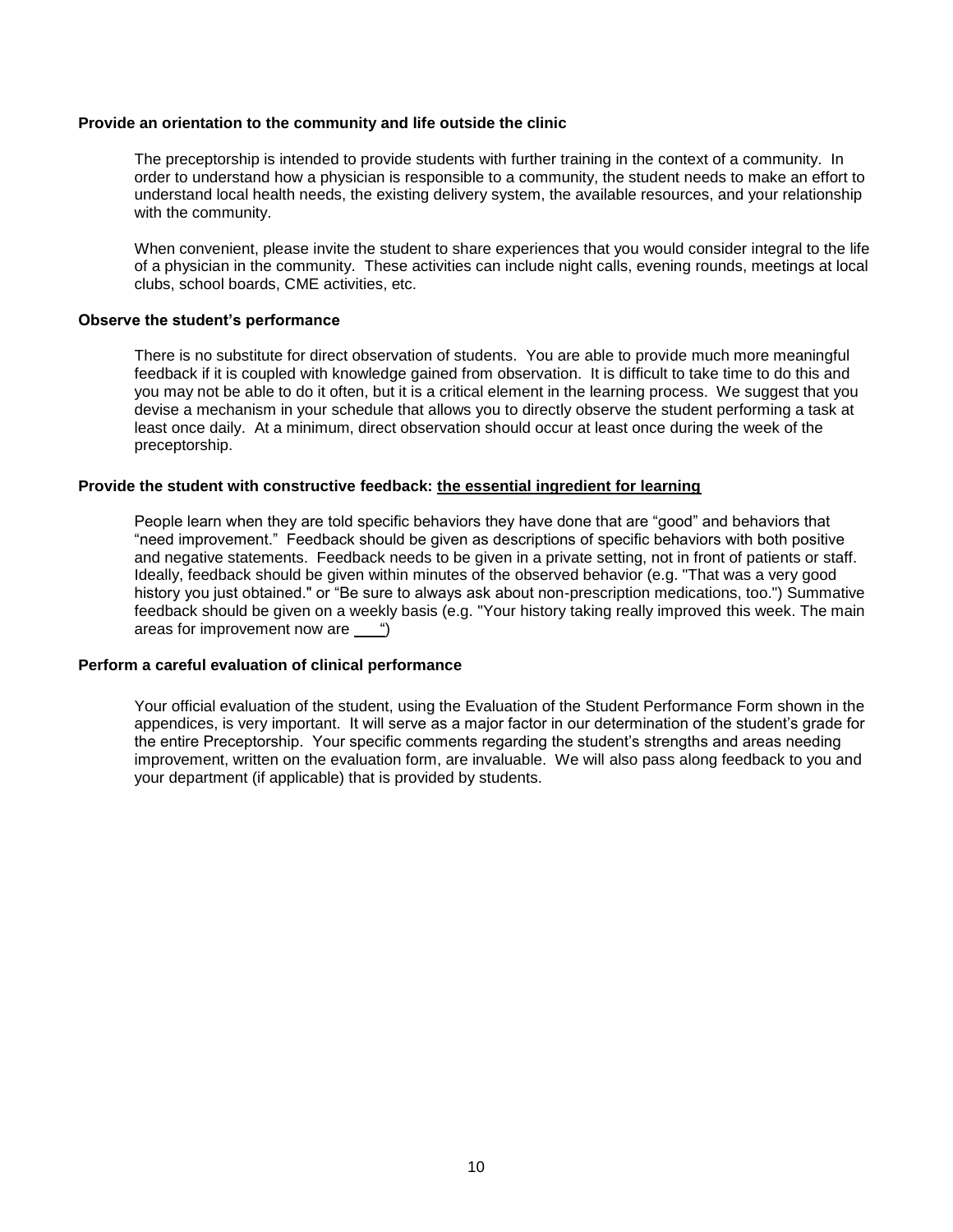#### **SAMPLE EVALUATION FORMS**

**Introduction to Clinical Practice University of Florida College of Medicine**

# **Introduction to Clinical Practice Preceptorship November 15-19, 2021**

#### **Final Student Evaluation Form**

| Student Name: ________________________                                                                                                 |        | Preceptor Name: __________________ |        |                | Department: __________________ |  |  |  |  |
|----------------------------------------------------------------------------------------------------------------------------------------|--------|------------------------------------|--------|----------------|--------------------------------|--|--|--|--|
| 1: Professionalism                                                                                                                     |        |                                    |        |                |                                |  |  |  |  |
| Satisfactory<br>$\perp$                                                                                                                | $\Box$ | Unsatisfactory                     | $\Box$ | Not Applicable |                                |  |  |  |  |
|                                                                                                                                        |        |                                    |        |                |                                |  |  |  |  |
| 2: Patient Care                                                                                                                        |        |                                    |        |                |                                |  |  |  |  |
| Satisfactory<br>$\Box$                                                                                                                 | $\Box$ | Unsatisfactory                     | $\Box$ | Not Applicable |                                |  |  |  |  |
|                                                                                                                                        |        |                                    |        |                |                                |  |  |  |  |
| 3: Medical Knowledge                                                                                                                   |        |                                    |        |                |                                |  |  |  |  |
| Satisfactory<br>$\mathbf{1}$                                                                                                           | $\Box$ | Unsatisfactory                     | $\Box$ | Not Applicable |                                |  |  |  |  |
|                                                                                                                                        |        |                                    |        |                |                                |  |  |  |  |
| 4: Interpersonal and Communication Skills                                                                                              |        |                                    |        |                |                                |  |  |  |  |
| $\Box$<br>Satisfactory                                                                                                                 | $\Box$ | Unsatisfactory                     | $\Box$ | Not Applicable |                                |  |  |  |  |
|                                                                                                                                        |        |                                    |        |                |                                |  |  |  |  |
| Evaluator's comments on the student evaluation. Please comment on the student's strengths and any<br>recommended areas of improvement. |        |                                    |        |                |                                |  |  |  |  |
|                                                                                                                                        |        |                                    |        |                |                                |  |  |  |  |
|                                                                                                                                        |        |                                    |        |                |                                |  |  |  |  |
|                                                                                                                                        |        |                                    |        |                |                                |  |  |  |  |
|                                                                                                                                        |        |                                    |        |                |                                |  |  |  |  |
|                                                                                                                                        |        |                                    |        |                |                                |  |  |  |  |
| Preceptors, please return this student evaluation to the Preceptorship by email by<br>Friday, November 26, 2021.                       |        |                                    |        |                |                                |  |  |  |  |

*Students, if you receive a copy of the evaluation please submit to Canvas by Sunday, November 28, 2021 at 5PM.*

*Email: preceptorship@health.ufl.edu Phone: 352-273-8580*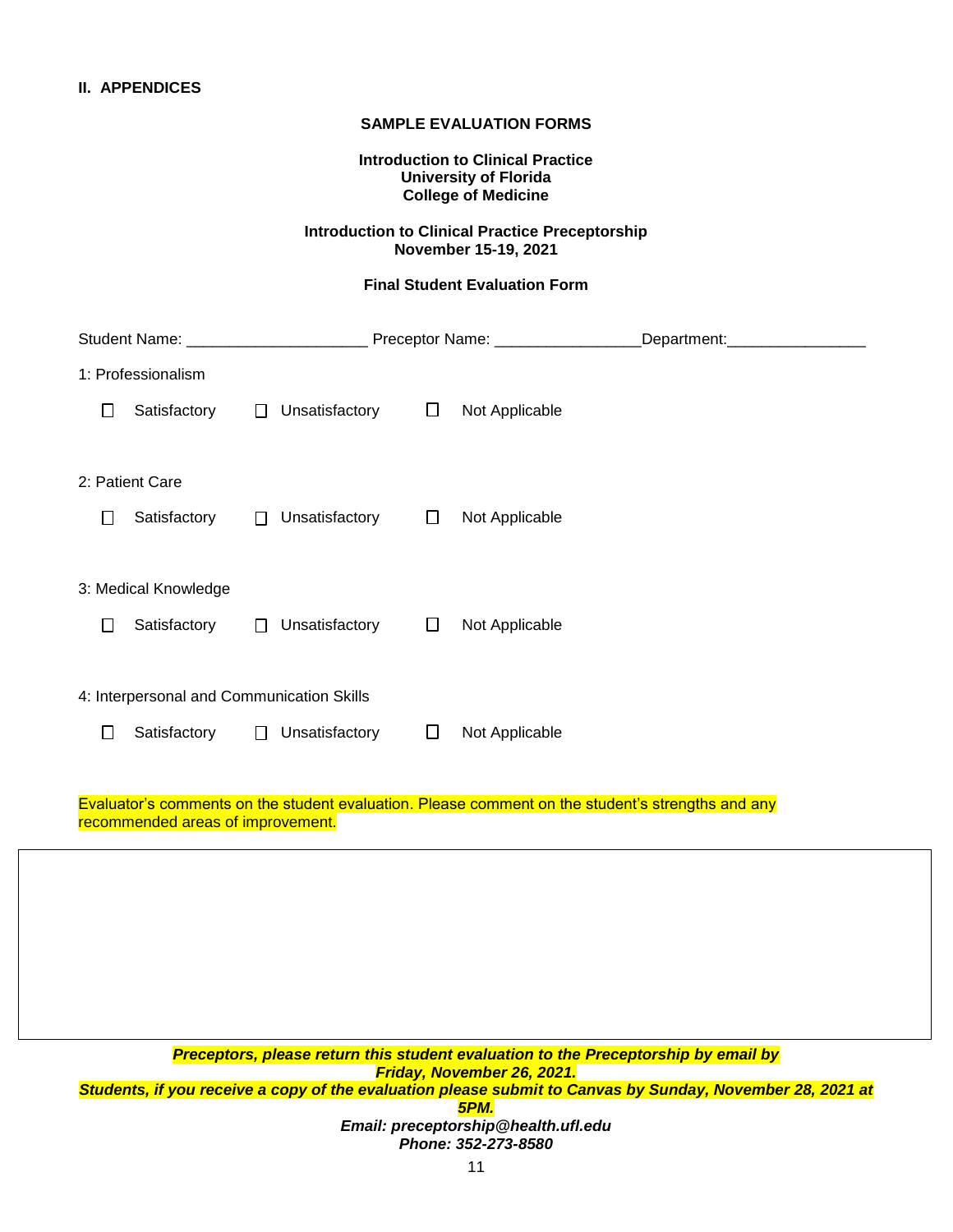# **III. FINAL THOUGHTS**

- 1. Planning and preparation are essential to a good preceptorship experience for both the student and the preceptor.
- 2. Get off to a good beginning. Nothing is more important than getting started on the right foot. Remember: "You never get a second chance to make a good first impression."
- 3. Students love frequent feedback, an opportunity to learn new knowledge from a "real world" physician, and plenty of hands-on clinical experience.
- 4. Documentation is critical. A good final impression may be life changing. Provide the student with a sit-down final interview and document your findings by mailing in the Preceptor Final Evaluation of Student form.
- 5. Remember, "To teach is to learn again." That's why physicians give of their time and serve as preceptors. Thank you!

# **IV. ATTENDANCE POLICY FOR REQUIRED EDUCATIONAL ACTIVITIES**

Students are allotted the following breaks: Thanksgiving and a winter break (see the academic calendar for details). Thanksgiving break starts at the conclusion of clinical/academic responsibilities on Wednesday, and ends at the beginning of clinical/academic responsibilities on Monday. Third and fourth year students on scheduled clerkships and electives are **NOT** automatically off on official one day holidays listed on the academic calendar.

Clerkship directors, at their discretion may permit students a holiday (example: on Labor Day, outpatient clinics are closed, and a clerkship director may give the students assigned there the day off).

#### **RELIGIOUS HOLIDAYS**

The COM recognizes that there are other holidays, both religious and secular, which are of importance to some individuals and groups. Students who wish to observe these holidays must inform the director before the course or clerkship begins, if applicable. The director may provide the student with an alternative arrangement to make-up the day(s) missed, on-call assignments, and examinations and other projects. The timing of make-up work is at the discretion of the course/clerkship director and may fall during vacation periods. Missed days which cannot be completed before the course end date will result in a grade of "Incomplete". Students shall not be penalized due to absence from class or other scheduled academic activity because of religious observances.

If a faculty member is informed of, or is aware, that a significant number of students are likely to be absent from class because of a religious observance, a major examination or other academic event should not be scheduled at that time.

A student who is to be excused from class for a religious holy day is not required to provide a second party certification of the reasons for the absence. A student who believes that he or she has been unreasonably denied an education benefit due to religious beliefs or practices may seek redress through the student grievance procedure, see [http://regulations.ufl.edu/wp-content/uploads/2013/03/4012.pdf.](http://regulations.ufl.edu/wp-content/uploads/2013/03/4012.pdf)

#### **UNEXPECTED ABSENCES**

In the case of an unexpected, single day absence due to illness, the student **MUST** notify the responsible faculty/mentor or senior resident (when on a clinical service) and the Course/Clerkship Administrator. If the student is unable to contact the Course/Clerkship Administrator, he/she should notify the staff in the Office of Student Affairs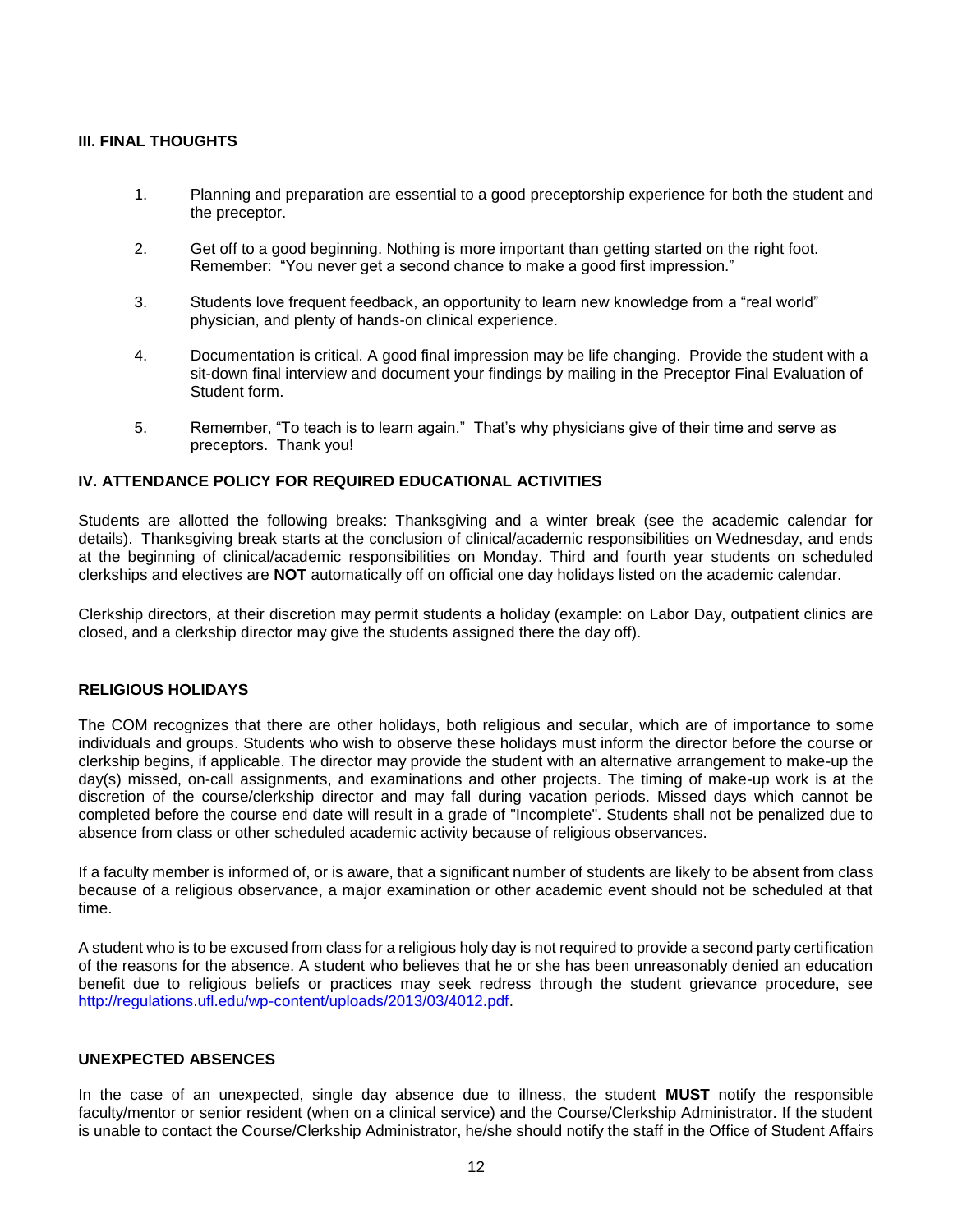and Registration. If the absence is of greater duration than a single day, the staff in the Office of Student Affairs and Registration (352-273-7971) **MUST** be notified, in addition to the course director or supervising attending and Clerkship Administrator.

# **PLANNED ABSENCES**

In the case of planned absences to attend meetings or family events such as a wedding or funeral, the student must contact the Course/Clerkship Administrator as far in advance as possible to discuss the requests and obtain the permission of the Course/Clerkship Director to be absent from assigned responsibilities. If permission is obtained for the planned absence, the student must notify the Office of Medical Education [\(UFMedEd@ahc.ufl.edu\)](mailto:UFMedEd@ahc.ufl.edu) of the approved dates for the absence.

# **ABSENCES FOR HEALTH SERVICES**

Students are encouraged to maintain their own personal health throughout medical school. This includes their dental, mental and/or physical health. Ideally, students will make every effort to schedule these appointments at dates/times that do not conflict with required education activities. When this is not possible, students must submit their request for an excused absence to the relevant course/clerkship director(s). Upon approval, the director will notify the student of makeup requirements and due date, if appropriate. Additionally, students will not be penalized for absence from class or other scheduled academic activities for medical reasons. This applies to absences for acute illnesses as well as to absences due to regularly scheduled ongoing treatment for dental, mental or physical health. For any questions and/or concerns regarding this policy, students are to consult the Associate Dean for Medical Education or Student Affairs.

# **ABSENCES DURING JACKSONVILLE CLINICAL ROTATION**

If the absence occurs while in Jacksonville on a clinical rotation, the Office of Education Affairs (904-549-5128) in Jacksonville **MUST** be notified in addition to the OME in Gainesville and the clerkship administrator in Jacksonville (904-244-5626).

#### **STUDENT EMERGENCY PREPAREDNESS**

#### **During emergency conditions student safety is a priority.**

- College of Medicine educational programs follow the University of Florida policies and procedures regarding the scheduling/cancelling of classes and operations. Adjustments in curriculum delivery will be made depending on the nature and extent of the emergency.
- Students on clinical rotations will be contacted by the clerkship directors regarding clinical operations. If clinical operations are open, students are expected to contact their faculty supervisor to confirm their attendance on inpatient clinical services and outpatient clinics to support patient care.

Students should check e-mail for safety announcement updates from the College of Medicine and University of Florida.

Additional information regarding UF emergency preparedness can be found at the following links.

- <https://emergency.ufl.edu/emergency-management-plans/>
- [https://emergency.ufl.edu/wp-content/uploads/2013/08/UF-Basic-Plan\\_03042014.pdf](https://emergency.ufl.edu/wp-content/uploads/2013/08/UF-Basic-Plan_03042014.pdf)

#### **PANDEMIC EXPECTATIONS**

The University of Florida College of Medicine faculty and the UF Health staff are an important part of the response to the current pandemic. Faculty, residents, fellows, and staff who are unable or unwilling to resume their clinical duties are required to take paid time off in the form of vacation or sick leave as long as they have the time available,